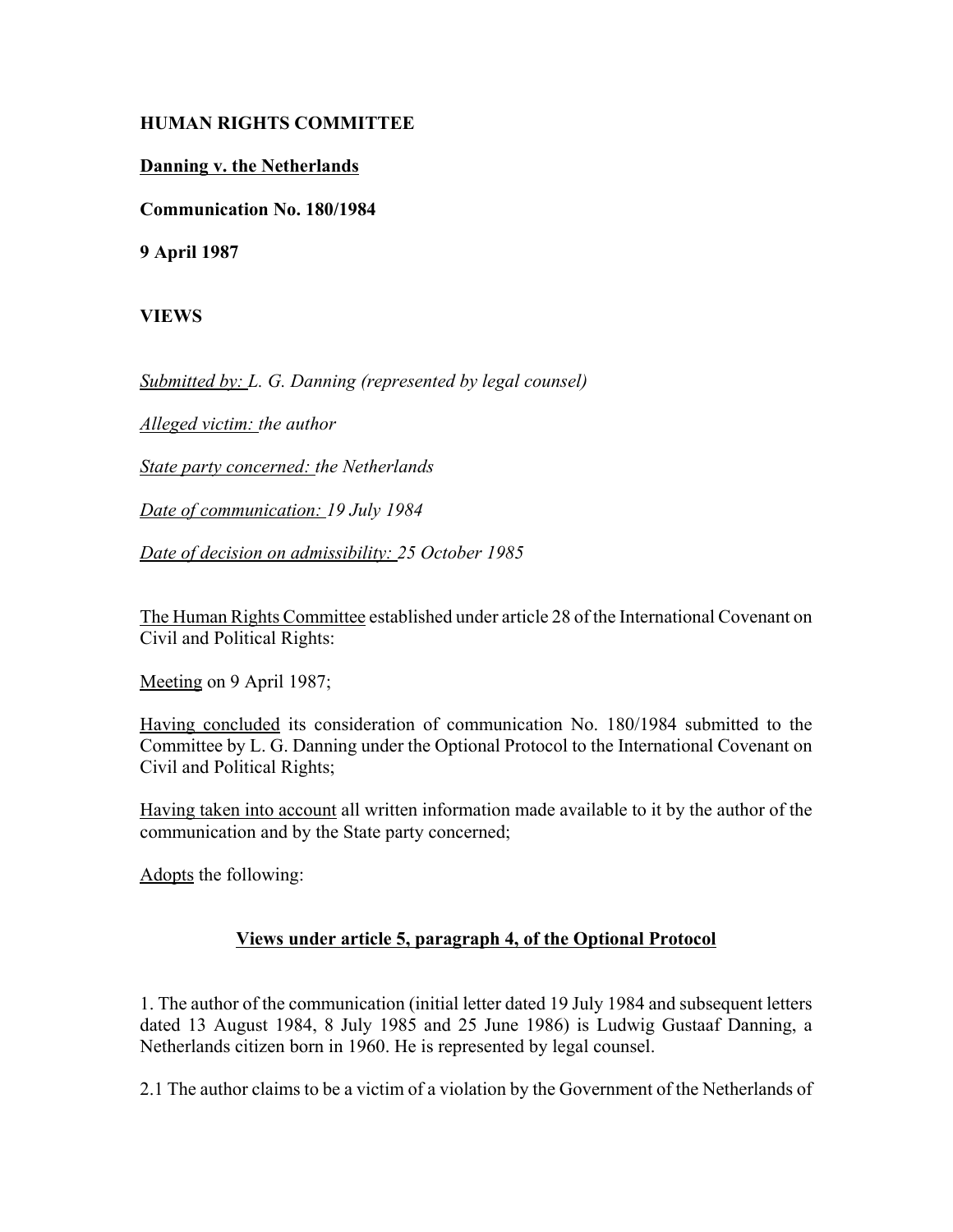article 26 in conjunction with article 2, paragraph 1 of the International Covenant on Civil and Political Rights.

2.2 He states that, as a consequence of an automobile accident in 1979, he became disabled and confined to a wheelchair. During the first year after the accident he received payments from his employer's insurance; after the first year, payments were received under another insurance programme for employees who have been medically declared unfit to work. This programme provides for higher payments to married beneficiaries. The author claims that since 1977 he has been engaged to Miss Esther Verschuren and that they live together in common-law marriage. Therefore he maintains that he should be accorded insurance benefits as a married man and not as a single person. Such benefits, however, have been denied to him and he has taken the case to the competent instances in the Netherlands. The Raad van Beroep in Rotterdam (an organ dealing with administrative appeals in employment issues) held in 1981 that his claim was ill-founded; he subsequently appealed to the Centrale Raad van Beroep in Utrecht, which in 1983 confirmed the decision of the lower instance. He claims that this appeal exhausted domestic remedies.

2.3 The same matter has not been submitted for examination to any other procedure of international investigation or settlement.

3. By its decision of 16 October 1984, the Working Group of the Human Rights Committee transmitted the communication under rule 91 of the provisional rules of procedure, to the State party concerned, requesting information and observations relevant to the question of admissibility of the communication.

4.1 In its submission dated 29 May 1985 the State party underlined, inter alia, that:

(a) "The principle that elements of discrimination in the realization of the right to social security are to be eliminated is embodied in article 9 in conjunction with articles 2 and 3 of the International Covenant on Economic, Social and Cultural Rights";

(b) "The Government of the Kingdom of the Netherlands has accepted to implement this principle under the terms of the International Covenant on Economic, Social and Cultural Rights. Under these terms, States parties have undertaken to take steps to the maximum of their available resources with a view to achieving progressively the full realization of the rights recognized in that Covenant (art. 2, para. 1)";

(c) "The process of gradual realization to the maximum of available resources is well on its way in the Netherlands. Remaining elements of discrimination in the realization of the rights are being and will be gradually eliminated";

(d) "The International Covenant on Economic, Social and Cultural Rights has established its own system for international control of the way in which States parties are fulfilling their obligations. To this end States parties have undertaken to submit to the Economic and Social Council reports on the measures they have adopted and the progress they are making. The Government of the Kingdom of the Netherlands to this end submitted its first report in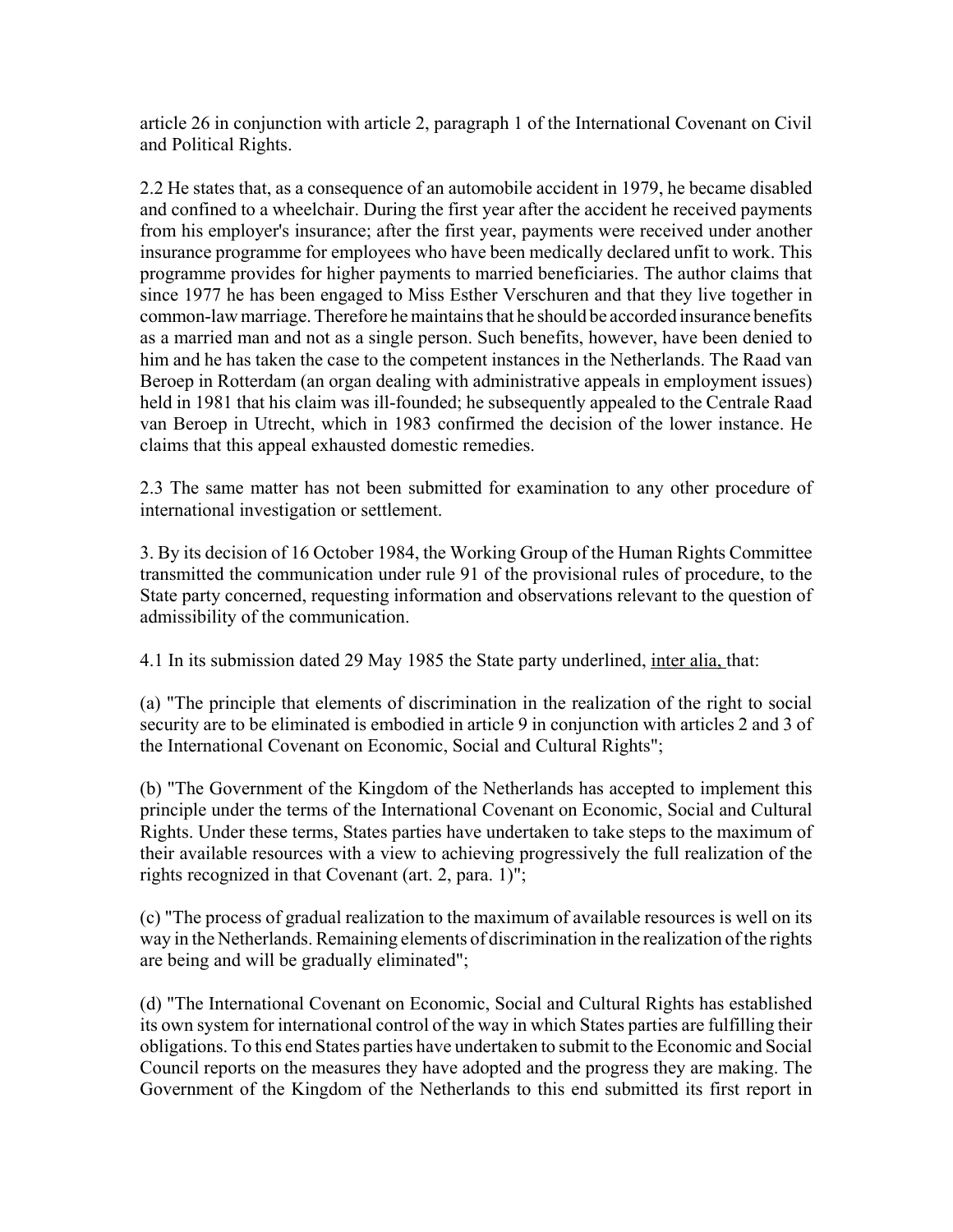#### 1983".

4.2 The State party then posed the question whether the way in which the Netherlands was fulfilling its obligations under article 9 in conjunction with articles 2 and 3 of the International Covenant on Economic, Social and Cultural Rights could become, by way of article 26 of the International Covenant on Civil and Political Rights, the object of an examination by the Human Rights Committee. The State party submitted that that question was relevant for the decision whether the communication was admissible.

4.3 The State party stressed that it would greatly benefit from receiving an answer from the Human Rights Committee to the question mentioned in paragraph 4.2 above. "Since such an answer could hardly be given without going into one aspect of the merits of the case - i.e., the question of the scope of article 26 of the International Covenant on Civil and Political Rights - the Government would respectfully request the Committee to join the question of admissibility to an examination of the merits of the case."

4.4 In case the Committee did not grant that request and declared the communication admissible, the State party reserved the right to submit, in the course of the proceedings, observations which might have an effect on the question of admissibility.

4.5 The State party confirmed that the author had exhausted domestic remedies.

5. Commenting on the State party's submission under rule 91, the author, in a letter dated 8 July 1985, contends that the fact that the International Covenant on Economic, Social and Cultural Rights obliges the Governments of the States parties to eliminate discrimination in their system of social security, does not mean that the individuals of the State parties which are also parties to the Optional Protocol to the International Covenant on Civil and Political Rights are precluded from having recourse to the Human Rights Committee in case of a violation of any right set forth in the latter Covenant that at the same time constitutes discrimination in the exercise of a social security right.

6.1 Before considering any claims contained in a communication, the Human Rights Committee must, in accordance with rule 87 of its provisional rules of procedure, decide whether or not it is admissible under the Optional Protocol to the Covenant.

6.2 Article 5, paragraph 2 (a), of the Optional Protocol precludes the Committee from considering a communication if the same matter is being examined under another procedure of international investigation or settlement. In this connection the Committee observes that the examination of State reports, submitted under article 16 of the International Covenant on Economic, Social and Cultural Rights, does not, within the meaning of article 5 (2) (a), constitute an examination of the 'same matter' as a claim by an individual submitted to the Human Rights Committee under the Optional Protocol.

6.3 The Committee further observes that a claim submitted under the Optional Protocol concerning an alleged breach of a provision of the International Covenant on Civil and Political Rights is not necessarily incompatible with the provisions of that Covenant (see art.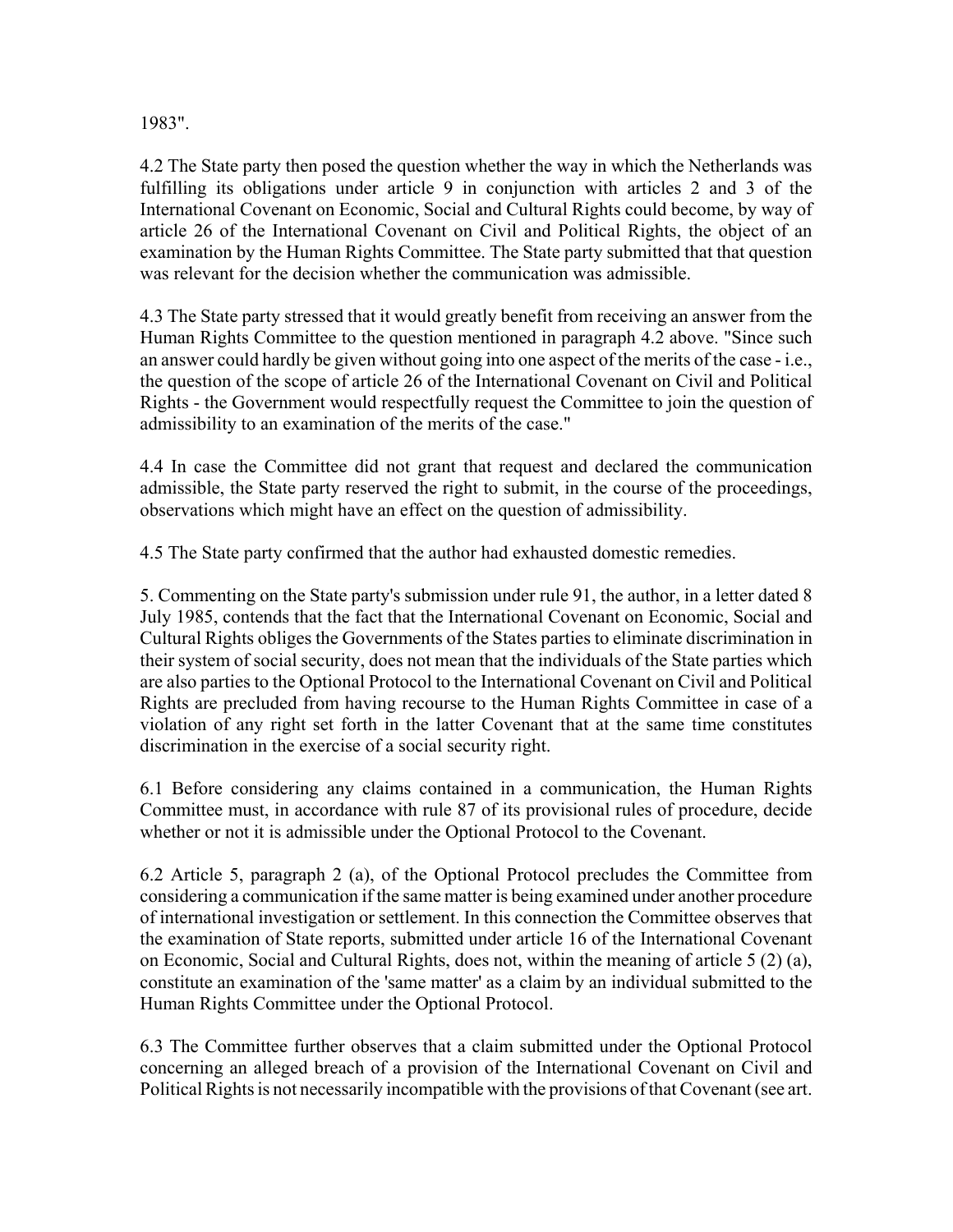3 of the Optional Protocol), because the facts also relate to a right protected by the International Covenant on Economic, Social and Cultural Rights or any other international instrument. It still had to be tested whether the alleged breach of a right protected by the International Covenant on Civil and Political Rights was borne out by the facts.

6.4 Article 5, paragraph 2 (b), of the Optional Protocol precludes the Committee from considering a communication unless domestic remedies have been exhausted. The parties to the present communication agree that domestic remedies have been exhausted.

6.5 With regard to the State party's inquiry concerning the scope of article 26 of the International Covenant on Civil and Political Rights, the Committee did not consider it necessary to pronounce on its scope prior to deciding on the admissibility of the communication. However, having regard to the State party's statement (para. 4.4 above) that it reserved the right to submit further observations which might have an effect on the question of the admissibility of the case, the Committee pointed out that it would take into account any further observations received on the matter.

7. On 25 October 1985 the Human Rights Committee therefore decided that the communication was admissible. In 'accordance with article 4, paragraph 2, of the Optional Protocol, the State party was requested to submit to the Committee, within six months of the date of transmittal to it of the decision on admissibility, written explanations or statements clarifying the matter and the measures, if any, that might have been taken by it.

8.1 In its submission under article 4, paragraph 2, of the Optional Protocol, dated 20 May 1986, the State party again objected to the admissibility of the communication, reiterating the arguments advanced in its submission of 29 May 1985.

8.2 In discussing the merits of the case, the State party elucidates first the factual background and the relevant legislation as follows:

"Paragraph 2.2 of the Human Rights Committee's decision of 23 July 1985 sets forth the events prior to Mr. Danning's complaint. The facts of the case need to be stated more precisely. After the accident, Mr. Danning received benefit under the Sickness Benefits Act (ZW), which was supplemented by his employer. As from 14 July 1980 he received disablement benefit in accordance with the General Disablement Benefits Act (AAW) and the Disability Insurance Act (WAO). This benefit was supplemented by payments made in accordance with the General Assistance Act (ABW).

"To obtain a clear picture of the present matter it is important to consider the regulations for disability for work in the Netherlands. Employed persons pay contributions, based on their income, towards various forms of social insurance. The most important of these in the present case are the Sickness Benefits Act (ZW), the Disability Insurance Act (WAO) and the General Disablement Benefits Act (AAW). If the employee falls ill, he can receive benefit equivalent to 70 per cent of his most recent income (up to a yearly income + f. 60,000) for a period of up to one year under ZW. The employer will in most cases contribute the remaining 30 per cent of the employee's income. If the employee remains ill for more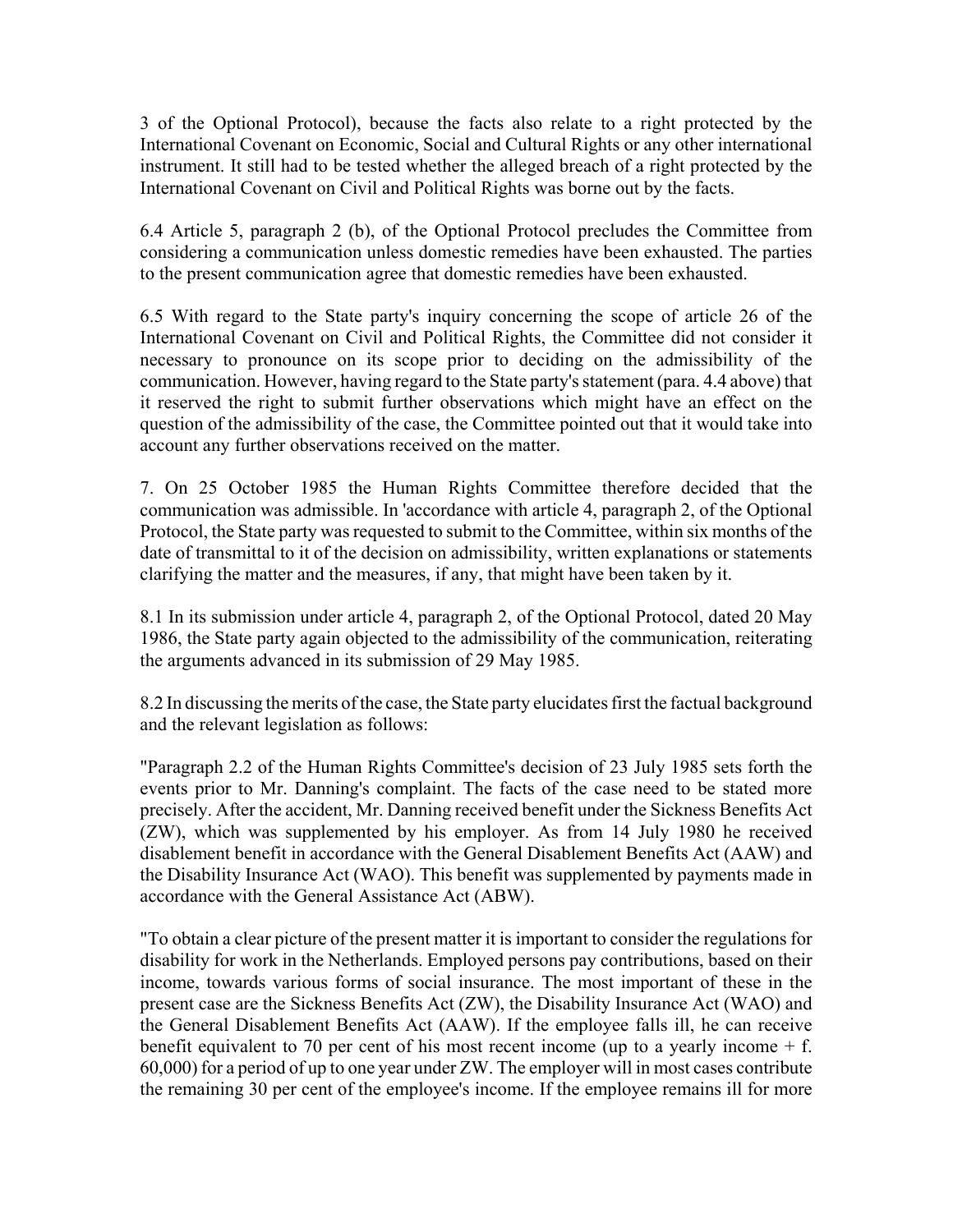than one year, sickness benefit is replaced by payments made under the provisions of AAW and WAO.

"AAW is a basic payment for (long-term) disability and is linked to the minimum subsistence income as defined in the Netherlands. Persons who were in full-time employment prior to becoming disabled qualify in the first instance for a standard payment, based on what is termed the 'base figure'.

"In the case of total disability, the base figure will give a payment equivalent to 70 per cent of the current net statutory minimum wage. Only married people with a dependent spouse and unmarried people with one or more dependent children may qualify for an increase of the base figure by 15 to 30 per cent, depending on the amount of the insured person's own income (art. 10 AAW). 'Married person' is defined in such a way as to exclude unmarried cohabitants.

"This rather complicated system, involving two different Acts concerning disablement, can be explained in historical terms. WAO dates from 18 February 1967 and AAW from 11 December 1975. The introduction of AAW (which unlike WAO was not restricted to employees, but also included the self-employed) meant that WAO (which was usually higher than AAW) acquired the function of a supplementary payment.

"In the case of partial disability or part-time employment, AAW and WAO payments are reduced proportionately. If the payment calculated in this way is less than the official subsistence level, it can be supplemented by a (partial) payment under the provisions of the General Assistance Act (ABW), which contains regulations on the minimum subsistence income. The size of payments made under the provisions of ABW is also linked to the net minimum wage. Unlike both AAW and WAO, ABW takes account of the financial position and income of the recipient's partner.

"This complicated system will in fact probably be discontinued in the near future. For some time now, the Netherlands Government has been planning to simplify the social security system, partly with a view to eliminating complaints of unequal treatment of recipients. To this end the Government put a package of proposed reform legislation before the Lower House in 1985. The Bill is currently going through parliament. Important changes will be made to AAW and WAO. There will be a single Disablement Benefits Act, and the 'base figure' system of AAW will disappear.

"It will be replaced by a Supplementary Benefits Act, which will provide for supplementary payments in cases where the basic payment is less than the official minimal subsistence income. In the course of drafting this new legislation, the question whether married people and unmarried cohabitants will be accorded equal treatment, and if so to what extent, will be examined.

"Mr. Danning submitted that he was in receipt of a supplementary payment under the provisions of ABW. This payment is apparently made because the AAW/WAO payment is below the official subsistence level.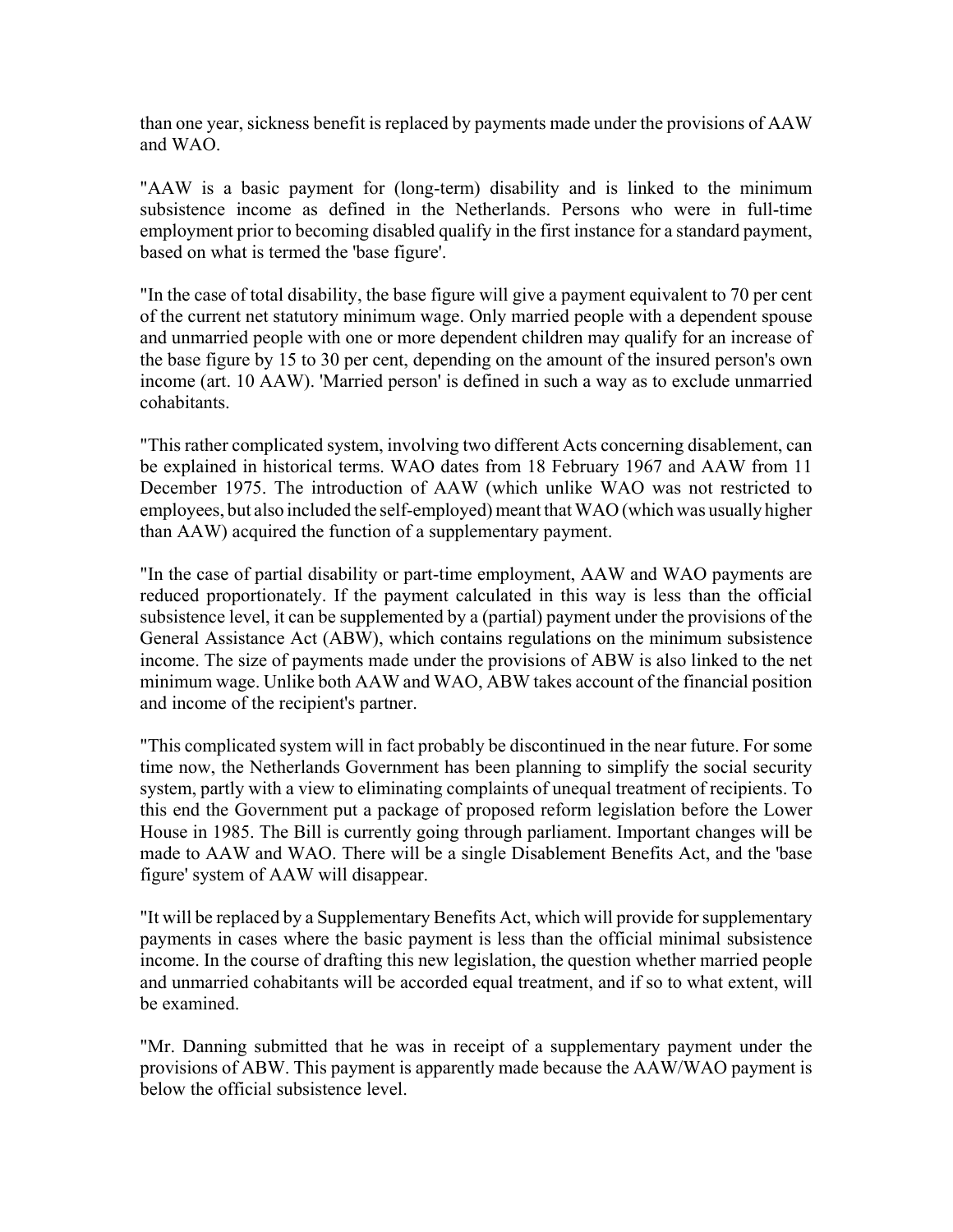"The AAW payment made to Mr. Danning, who at the time of applying was cohabiting with his girl-friend, was based on the general base figure and not on the higher, married person's base figure. In fact it would make no difference to the total payment made to Mr. Danning if the AAW payment were to be calculated using the married person's base figure. This is because he lives with his girl-friend and therefore receives a supplementary family allowance under the provisions of ABW, which brings his total social security payment up to the same level (i.e., the net minimum wage) as an AAW payment based on the married person's base figure. Since Mr. Danning is in receipt of a supplementary allowance under ABW, the Netherlands Government is of the opinion that the difference between ABW and AAW in respect of the partner's financial position and income is not a factor in the present case. The conclusion is therefore that Mr. Danning's complaint is based purely on considerations of principle."

8.3 With regard to the scope of article 26 of the International Covenant on Civil and Political Rights, the State party argues, inter alia, as follows:

"The Netherlands Government takes the view that article 26 of the Covenant does entail an obligation to avoid discrimination, but that this article can only be invoked under the Optional Protocol to the Covenant in the sphere of civil and political rights, not necessarily limited to those civil and political rights that are embodied in the Covenant. The Government could, for instance, envisage the admissibility under the Optional Protocol of a complaint concerning discrimination in the field of taxation. But the Government cannot accept the admissibility of a complaint concerning the enjoyment of economic, social and cultural rights. The latter category of rights is the object of a separate United Nations convention. Mr. Danning's complaint relates to rights in the sphere of social security, which fall under the International Covenant on Economic, Social and Cultural Rights. Articles 2, 3 and 9 of that Covenant are of particular relevance here. That Covenant has its own specific system and its own specific organ for international monitoring of how States parties meet their obligations and deliberately does not provide for an individual complaints procedure.

"The Government considers it incompatible with the aims of both the Covenants and the Optional Protocol that an individual complaint with respect to the right of social security, as referred to in article 9 of the International Covenant on Civil and Political Rights, could be dealt with by the Human Rights Committee by way of an individual complaint under the Optional Protocol based on article 26 of the International Covenant on Civil and Political Rights.

"The Netherlands Government reports to the Economic and Social Council on matters concerning the way it is fulfilling its obligations with respect to the right to social security, in accordance with the relevant rules of the International Covenant on Economic, Social and Cultural Rights ...

"Should the Human Rights Committee take the view that article 26 of the International Covenant on Civil and Political Rights ought to be interpreted more broadly, thus that this article is applicable to complaints concerning discrimination in the field of social security, the Government would observe that in that case article 26 must also be interpreted in the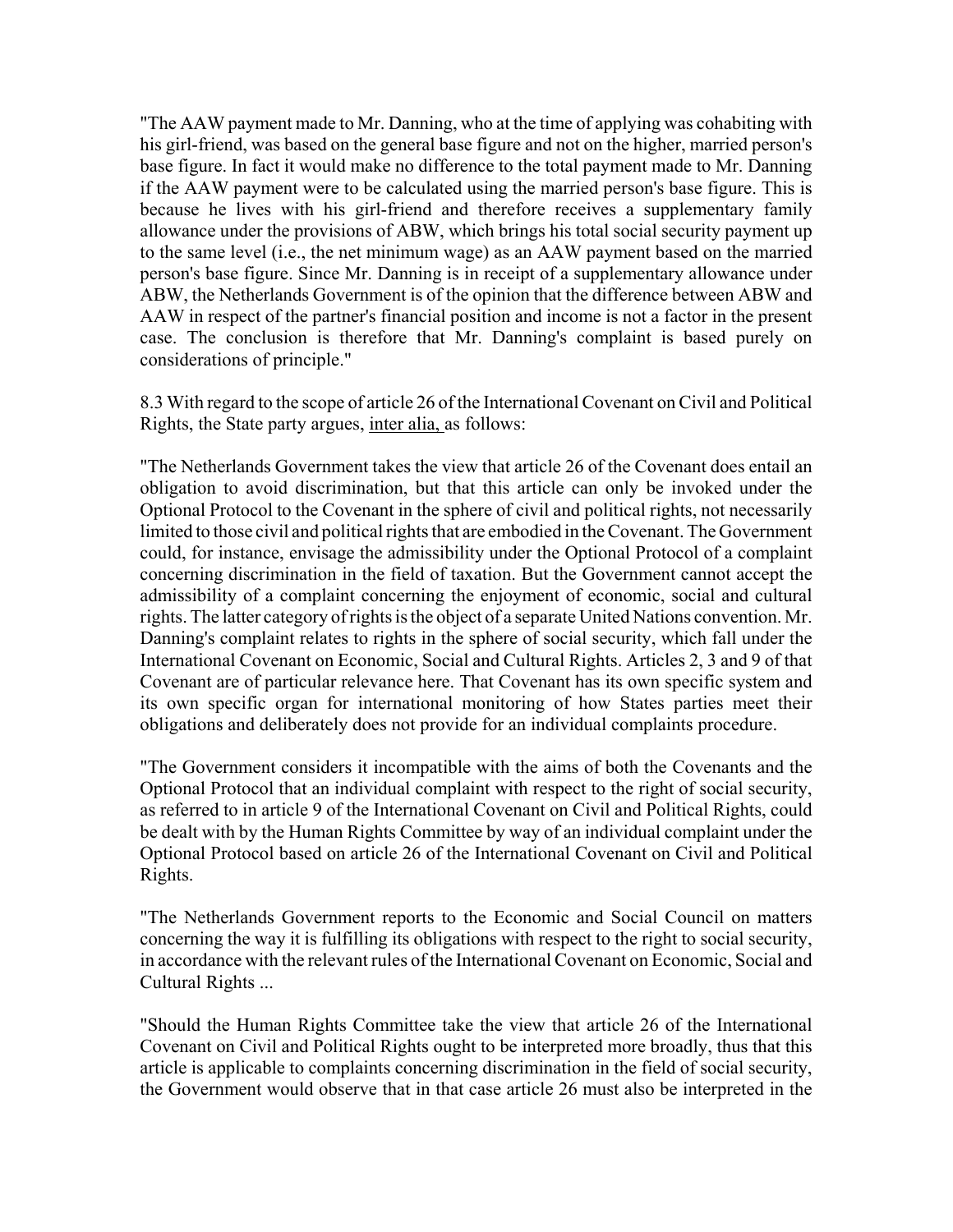light of other comparable United Nations Conventions laying down obligations to combat and eliminate discrimination in the field of economic, social and cultural rights. The Government would particularly point to the International Convention on the Elimination of All Forms of Racial Discrimination and the Convention on the Elimination of All Forms of Discrimination against Women.

"If article 26 of the International Covenant on Civil and Political Rights were deemed applicable to complaints concerning discriminatory elements in national legislation in the field of those conventions, this could surely not be taken to mean that a State party would be required to have eliminated all possible discriminatory elements from its legislation in those fields at the time of ratification of the Covenant. Years of work are required in order to examine the whole complex of national legislation in search of discriminatory elements. The search can never be completed, either, as distinctions in legislation which are justifiable in the light of social views and conditions prevailing when they are first made may become disputable as changes occur in the views held in society ...

"If the Human Rights Committee should decide that article 26 of the International Covenant on Civil and Political Rights entails obligations with regard to legislation in the economic, social and cultural field, such obligations could, in the Government's view, not comprise more than an obligation of States to subject national legislation to periodic examination after ratification of the Covenant with a view to seeking out discriminatory elements and, if they are found, to progressively taking measures to eliminate them to the maximum of the State's available resources. Such examinations are under way in the Netherlands with regard to various aspects of discrimination, including discrimination between men and women.

"If the Human Rights Committee accepts the above considerations, Mr. Danning's claim that the Netherlands has violated article 26 of the Covenant seems to be ill-founded."

8.4 With regard to the concept of discrimination in article 26 of the Covenant, the State party explains the distinctions made in Dutch law as follows:

"In the Netherlands, 'the fact that people live together as a married or unmarried couple has long been considered a relevant factor to which certain legal consequences may be attached. Persons living together as unmarried cohabitants have a free choice of whether or not to enter into marriage, thereby making themselves subject either to one set of laws or to another. The differences between the two are considerable; the cohabitation of married persons is subject to much greater legal regulation than is the cohabitation of unmarried persons. A married person is, for example, obliged to provide for his or her spouse's maintenance; the spouse is also jointly liable for debts incurred in respect of common property; a married person also requires the permission or co-operation of his or her spouse for certain undertakings, such as buying goods on hire purchase which would normally be considered a part of the household, transactions relating to the matrimonial home, etc. The Civil Code contains extensive regulations governing matrimonial law concerning property. The legal consequences of ending a marriage by divorce are also the subject of a large number of provisions in the Civil Code, including a provision allowing the imposition of a maintenance allowance payable to the former spouse. The law of inheritance, too, is totally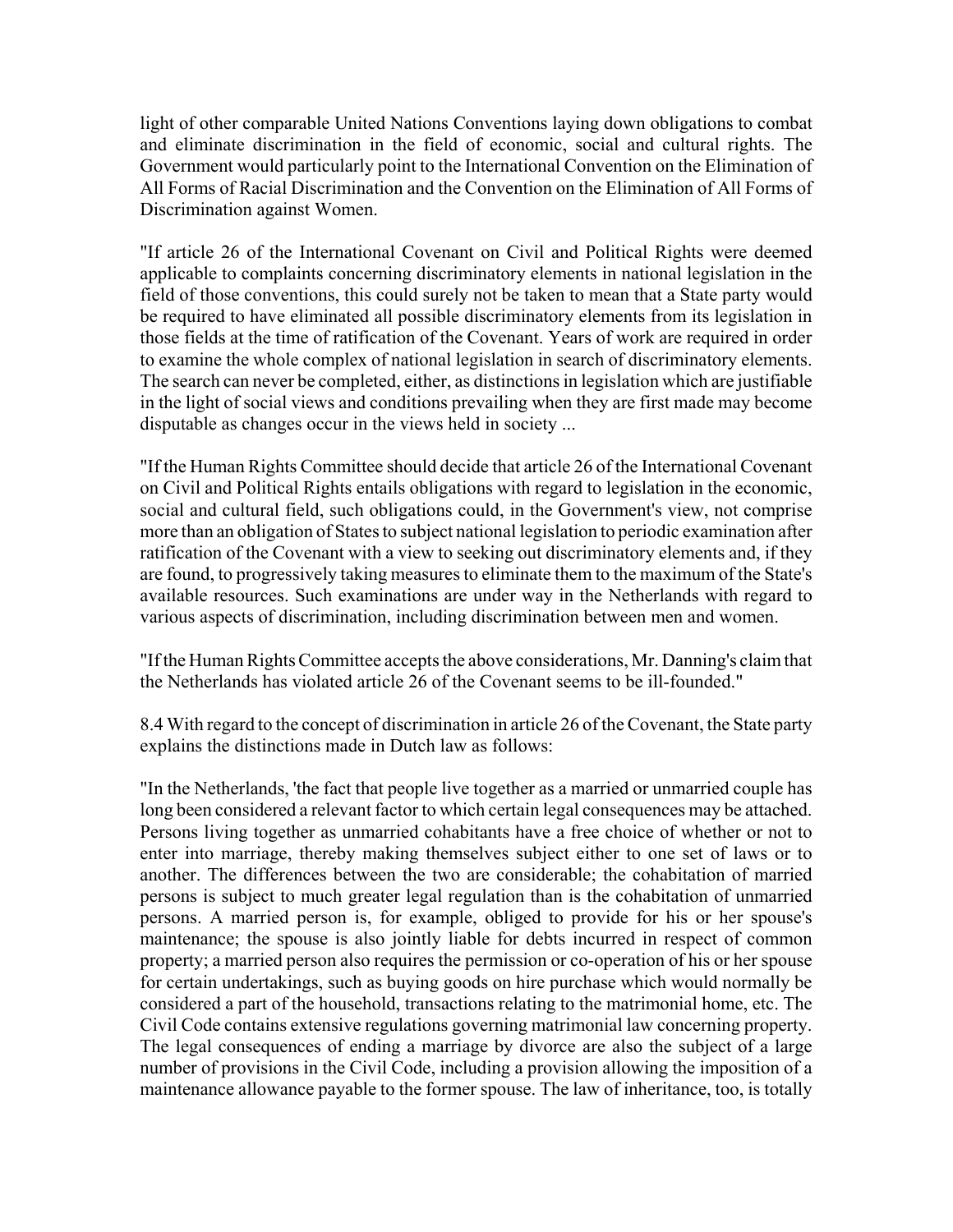geared to the individuals' formal status. The Government cannot accept that the differences in treatment by the Netherlands law, described above, between married and unmarried cohabitants could be considered to be 'discrimination' within the legal meaning of that term under article 26 of the Covenant. There is no question of 'equal cases' being treated differently under the law. There is an objective justification for the differences in the legal position of married and unmarried co-habitants, provided for by the Netherlands legislation."

9. In his comments, dated 25 June 1986, the author welcomes the forthcoming changes in the General Disablement Benefits Act (AAW) and the Disability Insurance Act (WAO), mentioned in the State party's submission. However, he notes that while he understands that it is not possible for the Netherlands Government to bring into effect immediately all desired changes to the existing laws, "individuals should not suffer as a consequence of not being able to benefit from proposed changes in the legislation which are about to affect their situation." He claims that the existing law is "clearly discriminatory" and that article 26 of the Covenant applies because the differentiation between married and unmarried couples is discriminatory in itself.

10. The Human Rights Committee has considered the present communication in the light of all information made available to it by the parties, as provided in article 5, paragraph 1, of the Optional Protocol. The facts of the case are not in dispute.

11. Article 26 of the International Covenant on Civil and Political Rights provides:

"All persons are equal before the law and are entitled without any discrimination to the equal protection of the law. In this respect, the law shall prohibit any discrimination and guarantee to all persons equal and effective protection against discrimination on any ground such as race, colour, sex, language, religion, political or other opinion, national or social origin, property, birth or other status."

12.1 The State party contends that there is considerable overlapping of the provisions of article 26 with the provisions of article 2 of the International Covenant on Economic, Social and Cultural Rights. The Committee is of the view that the International Covenant on Civil and Political Rights would still apply even if a particular subject-matter is referred to or covered in international instruments, for example, the International Convention on the Elimination of All Forms of Racial Discrimination, the Convention on the Elimination of All Forms of Discrimination against Women, or, as in the present case, the International Covenant on Economic, Social and Cultural Rights. Notwithstanding the interrelated drafting history of the two Covenants, it remains necessary for the Committee to apply fully the terms of the International Covenant on Civil and Political Rights. The Committee observes in this connection that the provisions of article 2 of the International Covenant on Economic, Social and Cultural Rights do not detract from the full application of article 26 of the International Covenant on Civil and Political Rights.

12.2 The Committee has also examined the contention of the State party that article 26 of the International Covenant on Civil and Political Rights cannot be invoked in respect of a right which is specifically provided for under article 9 of the International Covenant on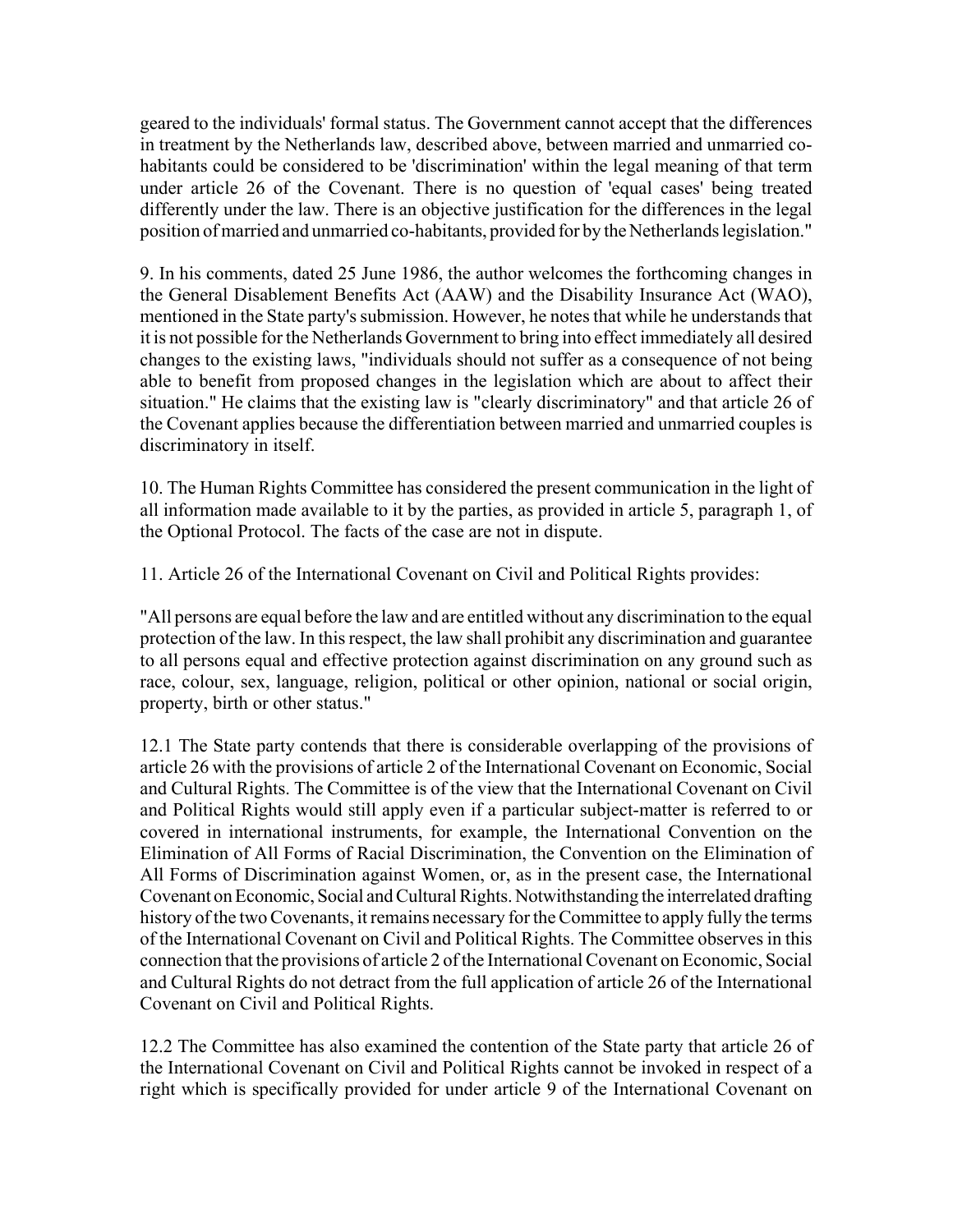Economic, Social and Cultural Rights (social security, including social insurance). In so doing, the Committee has perused the relevant travaux preparatoires of the International Covenant on Civil and Political Rights, namely the summary records of the discussions that took place in the Commission on Human Rights in 1948, 1949, 1950 and 1952 and in the Third Committee of the General Assembly in 1961, which provide a "supplementary means of interpretation" (art. 32 of the Vienna Convention on the Law of Treaties a/). The discussions, at the time of drafting, concerning the question whether the scope of article 26 extended to rights not otherwise guaranteed by the Covenant, were inconclusive and cannot alter the conclusion arrived at by the ordinary means of interpretation referred to in paragraph 12.3 below.

12.3 For the purpose of determining the scope of article 26, the Committee has taken into account the "ordinary meaning" of each element of the article in its context and in the light of its object and purpose (art. 31 of the Vienna Convention on the Law of Treaties). The Committee begins by noting that article 26 does not merely duplicate the guarantees already provided for in article 2. It derives from the principle of equal protection of the law without discrimination, as contained in article 7 of the Universal Declaration of Human Rights, which prohibits discrimination in law or in practice in any field regulated and protected by public authorities. Article 26 is thus concerned with the obligations imposed on States in regard to their legislation and the application thereof.

12.4 Although article 26 requires that legislation should prohibit discrimination, it does not of itself contain any obligation with respect to the matters that raay be provided for by legislation. Thus it does not, for example, require any State to enact legislation to provide for social security. However, when such legislation is adopted in the exercise of a State's sovereign power, then such legislation must comply with article 26 of the Covenant.

12.5 The Committee observes in this connection that what is at issue is not whether or not social security should be progressively established in the Netherlands but whether the legislation providing for social security violates the prohibition against discrimination contained in article 26 of the International Covenant on Civil and Political Rights and the guarantee given therein to all persons regarding equal and effective protection against discrimination.

13. The right to equality before the law and to equal protection of the law without any discrimination does not make all differences of treatment discriminatory. A differentiation based on reasonable and objective criteria does not amount to prohibited discrimination within the meaning of article 26.

14. It therefore remains for the Committee to determine whether the differentiation in Netherlands law at the time in question and as applied to Mr. Danning constituted discrimination within the meaning of article 26. In the light of the explanations given by the State party with respect to the differences made by Netherlands legislation between married and unmarried couples (para. 8.4 above), the Committee is persuaded that the differentiation complained of by Mr. Danning is based on objective and reasonable criteria. The Committee observes, in this connection, that the decision to enter into a legal status by marriage, which